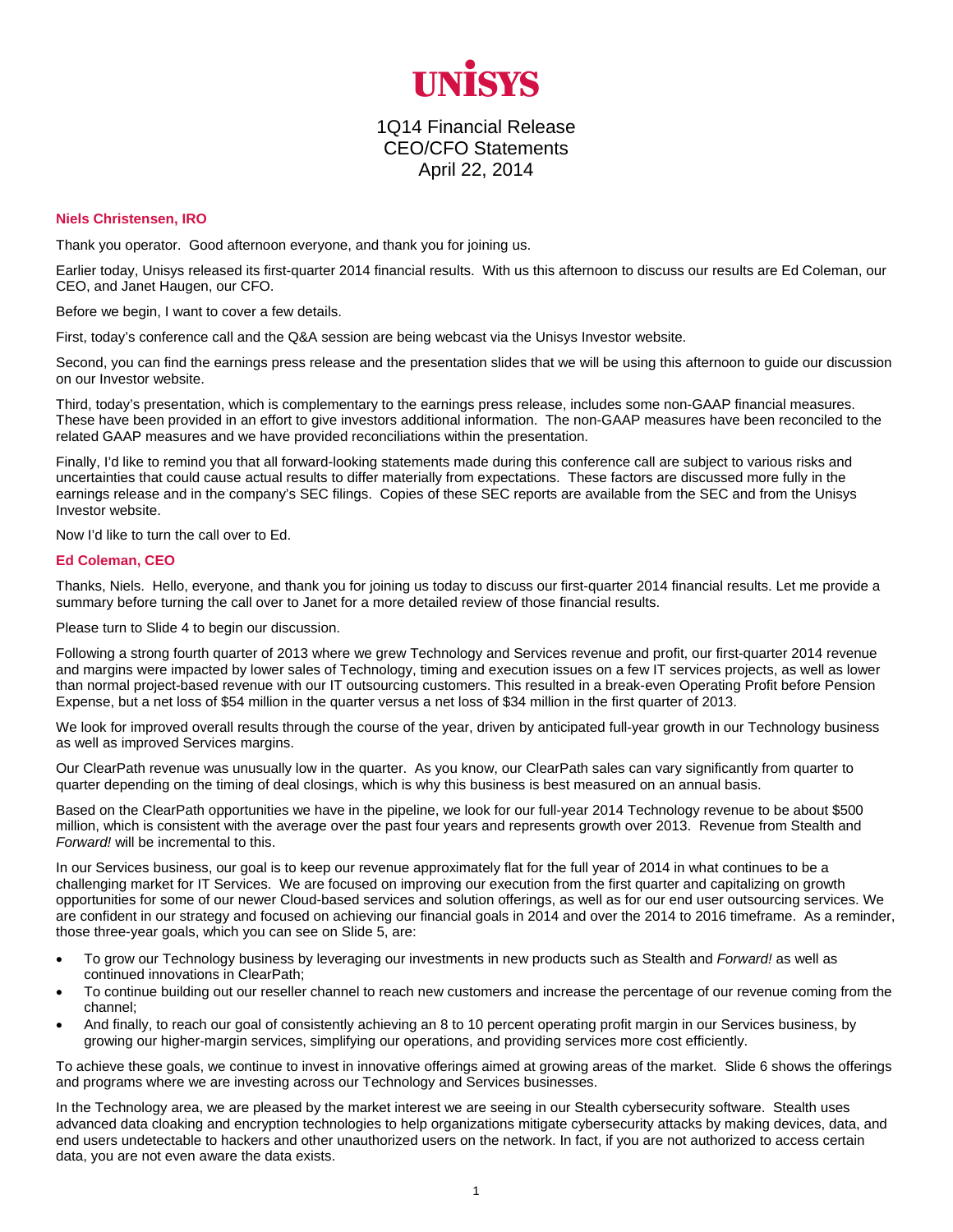Stealth is being marketed by both our direct sales force as well as by our value-added resellers. As we continue to get the word out on the unique advantages of Stealth, our pipeline of opportunities continues to grow.

During the first quarter our channel team met with more than 150 organizations to review Stealth, the majority of which were introduced to us by our resellers and are new to Unisys.

We are also seeing good initial market interest in our new *Forward!* Intel-based server platform. *Forward!* offers a powerful, flexible, and lower-cost alternative for organizations looking to migrate from expensive proprietary Unix systems, to consolidate sprawling data centers onto a standard x86 environment, and to run ERP and Cloud applications more securely and cost effectively.

*Forward!* combines standard Intel x86 processors with our own secure partitioning technology for running Linux and Microsoft workloads in a flexible fabric computing environment.

North American manufacturer JMC Steel recently completed a beta test of *Forward!* that delivered 40 percent better performance for JMC's mission-critical SAP applications than its existing servers. This client said that it "couldn't have been more impressed" with the results and that *Forward!* "could deliver significant value as a platform for future mission-critical workloads."

We are in the early stages of bringing this new product to market. Like Stealth, we expect 2014 revenue for *Forward!* to be weighted to the second half of the year.

In our Services business, we continued to bolster our solution offerings to take advantage of Cloud- and Software-as-a-Service-based delivery models.

During the quarter we announced expanded capabilities for our Edge IT Service Management solution, which we offer via an as-aservice delivery model. Our ITSM-as-a-service solution uses predictive analytics to deliver cost-efficient, personalized IT support services to an organization's end users. We added six more clients in the quarter, bringing the total number of clients using our ITSM platform to 158.

We see growth potential for our Edge ITSM solution in markets around the world. In China, for instance, we are partnering with data center hosting provider 21Vianet to deliver the Edge solution to businesses and government organizations.

Moving to Slide 7 – across both our Technology and Services businesses, we believe we have a strong set of compelling, value-added solutions that help clients address and take advantage of disruptive trends occurring in the marketplace.

In terms of service and solution quality, we take pride in the awards we've received recently for service excellence from both clients and partners.

We've also made much progress in terms of being recognized as a leader in our areas of strength by firms such as Gartner, Forrester, and IDC. Over the last year, we more than doubled the number of industry analyst reports where Unisys and our offerings are included. Today we are being rated as a leader or major player in such growth areas as mobility, workplace services, and managed services and we've also seen significant increases in press and media coverage of Unisys and our offerings.

At the same time, we recognize we need to do a better job of representing and selling our offerings in the market, and we continue to make important changes in our sales team and go-to-market model. We are also increasing our investments in marketing and advertising in 2014 to increase the visibility of Unisys solutions in the market.

All of this work supports our long-term goal of becoming a company known for financial strength, where the quality of our services and solutions provides ongoing differentiation and where we are an acknowledged leader in those areas of strength.

Turning to Slide 8 … while this was a tough start to the year, we are focused on improved execution. We look for improved results during the course of the year to drive us to achieving our 2014 financial goals which we discussed earlier this year. These goals are: to return the company to revenue growth; continue to invest in new, innovative products and services; and grow pretax profit compared to 2013 levels before the impact of new product investments.

Thank you for joining us today. Now, here's Janet to take you through our results in more detail, and then we will be happy to take your questions.

## **Janet Haugen, CFO**

Thanks, Ed and hello, everyone.

Following a strong performance in the fourth quarter, the first quarter revenue and margins were weaker. Please turn to Slide 10 for a discussion of our first quarter 2014 financial results.

We reported revenue of \$761.7 million in the quarter, which was down 6 percent year-over-year; down 4 percent on a constant currency basis.

Technology revenue in the first quarter of 2014 was down compared to the year-ago period principally reflecting lower sales of our ClearPath systems.

The Technology performance continues to be best measured on an annual basis and we continue to target year-over-year growth for this business in 2014. The average revenue from our Technology segment over the past four years has been approximately \$500 million. As Ed noted, our goal is for our base Technology business to achieve that level of revenue in 2014. Our Stealth and *Forward!* product offerings represent the opportunity for growth above that base.

Our first quarter 2014 results were also impacted by timing and execution issues on a few IT services projects as well as lower than normal in-quarter sell-and-bill revenue in our IT Outsourcing business. We started the quarter with \$630 million of Services backlog expected to convert into first quarter 2014 revenue. As we previously discussed, 10 to 15 percent of our Services revenue is typically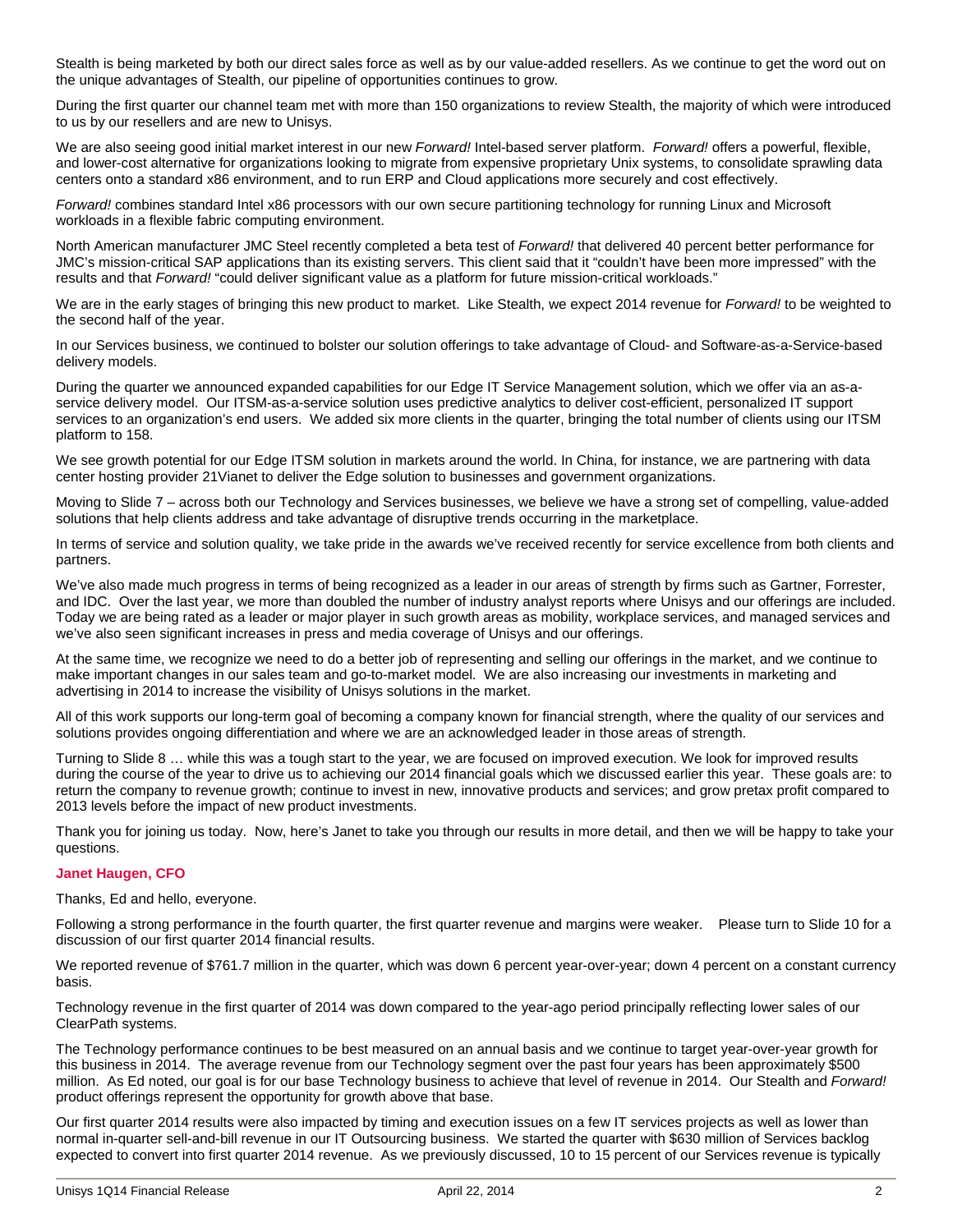sold and delivered within a quarter. In the first quarter of 2014, only 9 percent of our actual Services revenue was sell and bill – below the low end of our historical range. This impacted not just revenue but also margins since the in-quarter project revenue normally has a higher incremental margin percentage.

As I will discuss in more detail later, approximately \$650 million of our March 31, 2014 backlog is anticipated to convert into secondquarter 2014 Services revenue. This level of revenue in backlog is up \$20 million sequentially and is about the same level as March 31, 2013.

Currency had a 2 percentage-point negative impact on our revenue in the quarter.

Based on today's rates, we anticipate currency to have between a 0.5 to 1-percentage-point favorable impact on revenue in the second quarter of 2014 compared to the second quarter of 2013.

Our gross profit margin declined from 19.9 percent in the first quarter of 2013 to 17.5 percent in the first quarter of 2014 as a result of lower year-over-year revenue in Technology as well as lower than expected project-based revenue within our IT Outsourcing business and timing and execution issues on a few IT Services projects.

Operating expenses declined approximately 4 percent year-over-year in the first quarter of 2014. This reduction was achieved despite the incremental investments we continued to make in growth programs like Stealth, *Forward!*, our reseller channel initiatives, and our Cloud-based solutions. However, as we mentioned in our year-end earnings release call, because of our anticipated incremental investments in new product and services offerings, we expect 2014 will have \$35 to \$70 million higher selling and marketing expenses than we saw in 2013. During the first quarter of 2014, the incremental spending on these growth programs was approximately \$5 million. While this was more than offset by lower operating expenses elsewhere during the first quarter of 2014, we continue to expect that the increase in year-over-year operating expenses for the full year 2014 will be in the range I just mentioned.

First-quarter 2014 pension expense was \$19.5 million compared to \$23.2 million in the first quarter of 2013. Within the income statement, pension expense is allocated to cost of revenue, SG&A, and R&D on the same basis as the salaries of active employees. Pension expense is not included in the segment results and we expect approximately \$78 million in pension expense in 2014, compared with pension expense of about \$94 million in 2013.

In the first quarter of 2014, our operating loss of \$19.9 million was about break-even before pension expense.

Other expense for the first quarter of 2014 was \$9.8 million which was primarily attributable to foreign exchange losses, including a \$5.8 million loss attributable to Venezuelan currency changes. Other expense of \$4.9 million in the year-ago quarter included a \$6.5 million foreign exchange loss related to the devaluation of the Venezuelan currency. After the impact of the devaluation, we had approximately \$9 million in monetary assets remaining in Venezuela at March 31, 2014.

At the tax line, we had a \$16.0 million tax provision in the quarter on a pre-tax loss of \$31.7 million compared with a \$21.4 million tax provision in the year-ago quarter on pre-tax loss of \$6.0 million. As I have said previously, our effective tax rate varies significantly quarter to quarter based on the geographic distribution of our income and we saw that in this quarter.

We reported a net loss of \$53.5 million in the quarter, versus a net loss of \$33.9 million in the year-ago quarter. Excluding the impact of pension expense in both years, we reported a non-GAAP net loss of \$34.2 million for the first-quarter of 2014 compared to a non-GAAP net loss of \$11.6 million in the prior year period.

Our first-quarter 2014 diluted earnings per common share was a loss of \$1.15 per share compared to a loss of 77 cents in the year-ago quarter.

Moving to discuss our first-quarter revenue in more detail, please turn to Slide 11. As noted earlier, Services revenue, which represented 91 percent of our revenue in the first quarter of 2014, declined 4 percent year-over-year. Currency had a 1-percentagepoint negative impact on Services revenue comparisons in the quarter.

Technology revenue, which accounted for 9 percent of our total revenue, declined 19 percent year-over-year, 16 percent on a constant currency basis.

On Slide 12, you can see Services revenue and margins.

Services revenue was down by 4 percent, 3 percent on a constant currency basis. Our Systems Integration business revenue was flat on a year-over-year basis in the first quarter. We saw some growth in Business Process Outsourcing and our Core Maintenance businesses, but our IT Outsourcing and Infrastructure Services businesses were down by 8 and 12 percent, respectively.

As I mentioned earlier, we saw lower sell-and-bill revenue in the first quarter of 2014, particularly in our IT Outsourcing business. This was most notable in Australia and Brazil. While the majority of our quarterly IT Outsourcing revenue is recurring, our in-quarter project revenue, which is more discretionary in nature, is an important source of revenue that can vary from quarter-to-quarter.

Services gross profit margin decreased 160 basis points year-over-year to 15.8 percent from 17.4 percent in the first quarter of 2013. This was primarily due to lower gross profit margins in our Systems Integration and IT Outsourcing businesses which were impacted by reduced in-quarter project volume. This decline in gross margin drove the Services operating margin decline of 120 basis points to 1.9 percent in the first quarter of 2014.

The path to our longer-term goal of 8 to 10 percent Services operating margins requires a number of actions to increase gross margins:

- First, fix the execution issues we experienced in the first quarter of 2014
- Services revenue needs to grow
- Need to see increased percentage of higher margin Unisys IP content within our Services revenue mix
- Continued improvement in our U.S. Federal business, and
- Sustained improvements in the delivery of our services through increased automation and efficient labor utilization.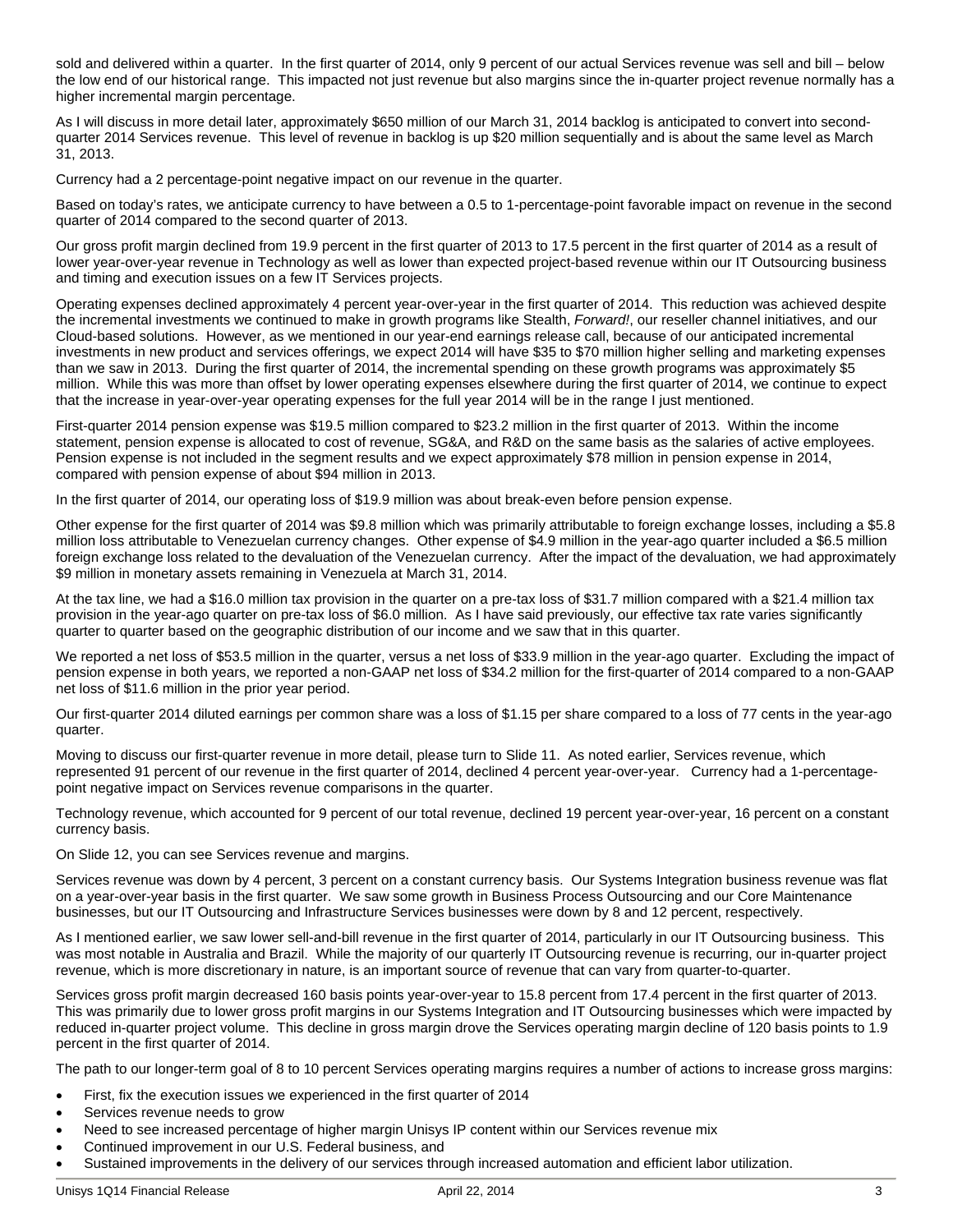In addition to the gross margin benefits, revenue growth would also enable us to better leverage our operating expenses which would contribute to improved operating margins in our Services business.

Moving on to Technology revenue and margins on Slide 13, Enterprise Class Software and Server revenue declined 22 percent yearover-year due to lower ClearPath volume while sales of Other Technology, all of which is third-party product, rose \$1.2 million to \$8.1 million.

Lower ClearPath volume in the first quarter of 2014 drove the decline in Technology gross profit margins from 45.8 percent a year ago to 42.5 percent. As we have mentioned before, the profitability of the ClearPath business is sensitive to revenue volumes because of the relatively high proportion of fixed costs associated with this business and is best measured on a full year basis. Our Technology operating margin declined from break-even in the first quarter of 2013 to a negative 21.2 percent in the first quarter of 2014.

Slide 14 shows our first-quarter revenue by geography and industry.

Our North America revenue which represented 42 percent of our revenue in the first-quarter 2014 declined 5 percent with softness in Technology driving the decline. Revenue from the U.S. Federal government represented 15 percent of total Unisys revenue in the first quarter and was up 2 percent year-over-year. We are pleased to see the year-over-year increase in U.S. Federal revenue.

International revenue declined 7 percent in the quarter and was down 4 percent on a constant currency basis.

Revenue in our European region was down 1 percent in the first quarter on an as-reported basis and declined 4 percent in constant currency. The Asia Pacific Region revenue decreased by 12 percent as reported and 4 percent on a constant currency basis. This decline was principally attributable to lower Australian public sector revenue.

In Latin America, currency had a major impact on year-over-year comparisons. Revenue declined 17 percent in our Latin America region. Currency impacted the comparison by 13 points. It was down 4 percent on a constant currency basis. Again, lower in-quarter public sector IT Outsourcing revenue was largely responsible for the decline.

From an industry perspective, Public Sector, which reported a 9 percent year-over-year decline in revenue, remained our largest industry revenue source, representing 42 percent of our total revenue.

Revenue from Commercial industry customers represented 35 percent of our first quarter revenue while Financial Sector customers accounted for 23 percent of our revenue. Commercial revenue declined 7 percent in the quarter while revenue from the Financial sector rose 3 percent.

Slide 15 provides more detail on our U.S. Federal government revenue over the past five quarters.

As mentioned, compared to the year-ago quarter, our overall U.S. Federal revenue rose approximately 2 percent to \$116 million. This increase reflected higher Technology sales than in the year-ago quarter as Services revenue was down about 2 percent.

In the first quarter of 2014, revenue from Civilian agencies represented about 44 percent of our overall U.S. Federal government revenue while Homeland Security agencies and Defense and Intelligence agencies each represented about 28 percent of revenue.

We ended the first quarter of 2014 with about \$305 million of U.S. Federal services backlog, which was up 4 percent versus the first quarter of 2013.

While we are pleased to see growth in our U.S. Federal business in the first quarter, we see many of the same challenges as our competitors in this marketplace including delays in contract awards and continued uncertainty despite greater near-term budget stability.

For some comments on Services orders, please turn to Slide 16.

In the first quarter, our Services orders declined year-over-year and sequentially.

Within our Services portfolio, only Business Process Outsourcing showed orders growth.

From a geographic perspective, we saw year-over-year Services order declines in all regions in comparison to the first quarter of 2013.

We ended the first quarter with \$4.5 billion in Services backlog. The year-over-year decline in backlog from \$5.1 billion at March 31, 2013 reflected reductions in Business Process Outsourcing, Infrastructure Services and IT Outsourcing.

As I mentioned earlier, of the \$4.5 billion in Services backlog at March 31, 2014, approximately \$650 million is anticipated to convert into second quarter 2014 Services revenue. During the past several years, the amount of revenue in backlog at the start of the quarter has typically ranged between 85 and 90 percent of our quarterly Services revenue for the full quarter and the sell-and-bill revenue has accounted for the remainder.

Moving to cash, please turn to Slide 17 for an overview of our cash flow performance in the quarter.

We generated \$20.1 million of cash from operations in the first quarter of 2014 compared to \$14.1 million in the year-ago quarter.

We contributed \$55.5 million in cash to our defined benefit pension plans in the first quarter of 2014 versus \$26.6 million in the first quarter of 2013.

Excluding the impact of pension expense, Unisys generated adjusted EBITDA of \$26.7 million in the first quarter of 2014 versus \$57.6 million in the prior year period.

Capital expenditures were \$44.6 million in the first quarter of 2014, versus \$25.9 million in the first quarter of 2013. The increase in capital expenditures largely reflected investments in our new products, as well as expenditures on automation tools and leasehold